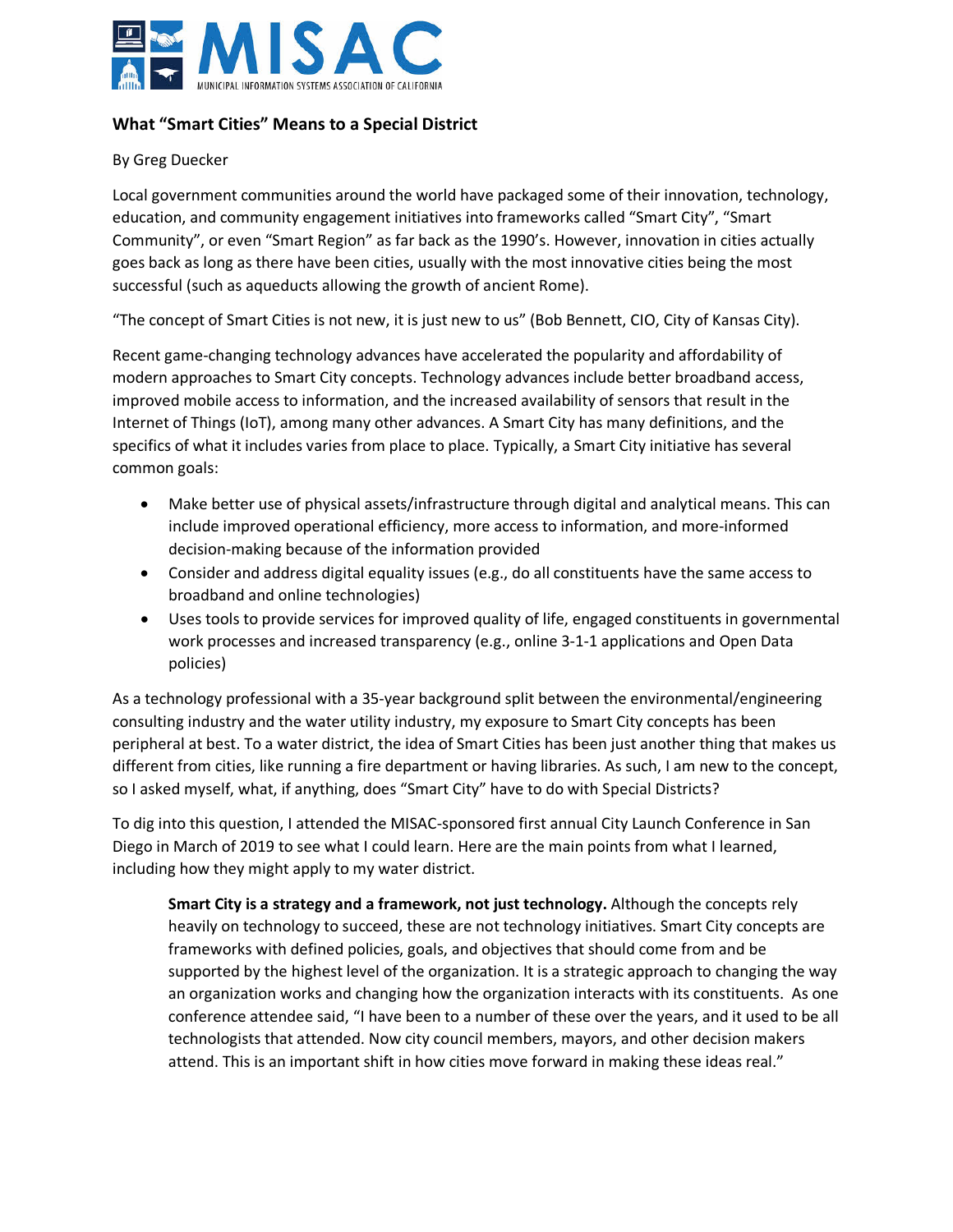Because of these factors, implementations require strong cross-departmental cooperation and collaboration to "get it right" and serve the residents the best possible outcomes. This collaboration can be very challenging but is a necessary component of success.

## **There are important similarities between the city/resident relationship and the**

**utility/customer relationship.** Citizens are likely to lump cities and utilities as "the government" that provides rules and structure while also providing needed services. The specifics of services provided can be very different, but most residents will focus on the similarities and not think about the differences. As cities implement Smart City initiatives, residents' expectations of their utilities will begin to match what they are experiencing from their city.

A vocal minority (and in many cases, a quieter majority) want their utility to make similar service enhancements that come from a Smart City initiative. Utility customers want to see their water use in real-time, have more information on how rates are set, be able to report a water leak from their phone, schedule the start or stop of service when the utility's office is closed, and to have more access to the decision-making process.

If a nearby city is doing something that has a direct parallel in a water district, constituents will expect the comparable capabilities in both organizations. Examples include:

- If local cities livestream/broadcast their council and committee meetings, constituents will want the same from their water district
- If a local city publishes Open Data on their web site with financial, mapping, and other reporting data, constituents will expect it from their utility as well.

There are many technologies coming that may not have a parallel in a water district, nevertheless the very existence of new capabilities will change expectations. For example, although a water district does not deal with city 3-1-1 type services, constituents that are used to these conveniences might ask why the water district is not using smart meter reading capability along with a customer portal in order to access and monitor their water usage information.

**Nearby Smart City advancements may affect special districts operationally and financially.** For example, Ryan Snyder of the Transpo Group presented a fascinating keynote address on the coming tide of autonomous vehicles (self-driving cars). Transpo predicts that 22-59% of all cars on the road will be partly or completely self-driving by 2025. When this happens, local governments are likely to adapt roadways to new configurations; these changes can take the form of street width, purpose and number of lanes, parking, curbside operations, and many others. How might this impact water districts and other utilities? Most water and sewer lines and other support facilities are directly under these streets or along adjacent sidewalks and utilities need to use large equipment in the public right-of-way. Road changes may require changes in operational procedures for construction, emergency repair, maintenance, and general access. Water Districts should be involved in city planning/decision-making when these changes are considered so that districts can continue to ensure a reliable, safe water supply for its customers.